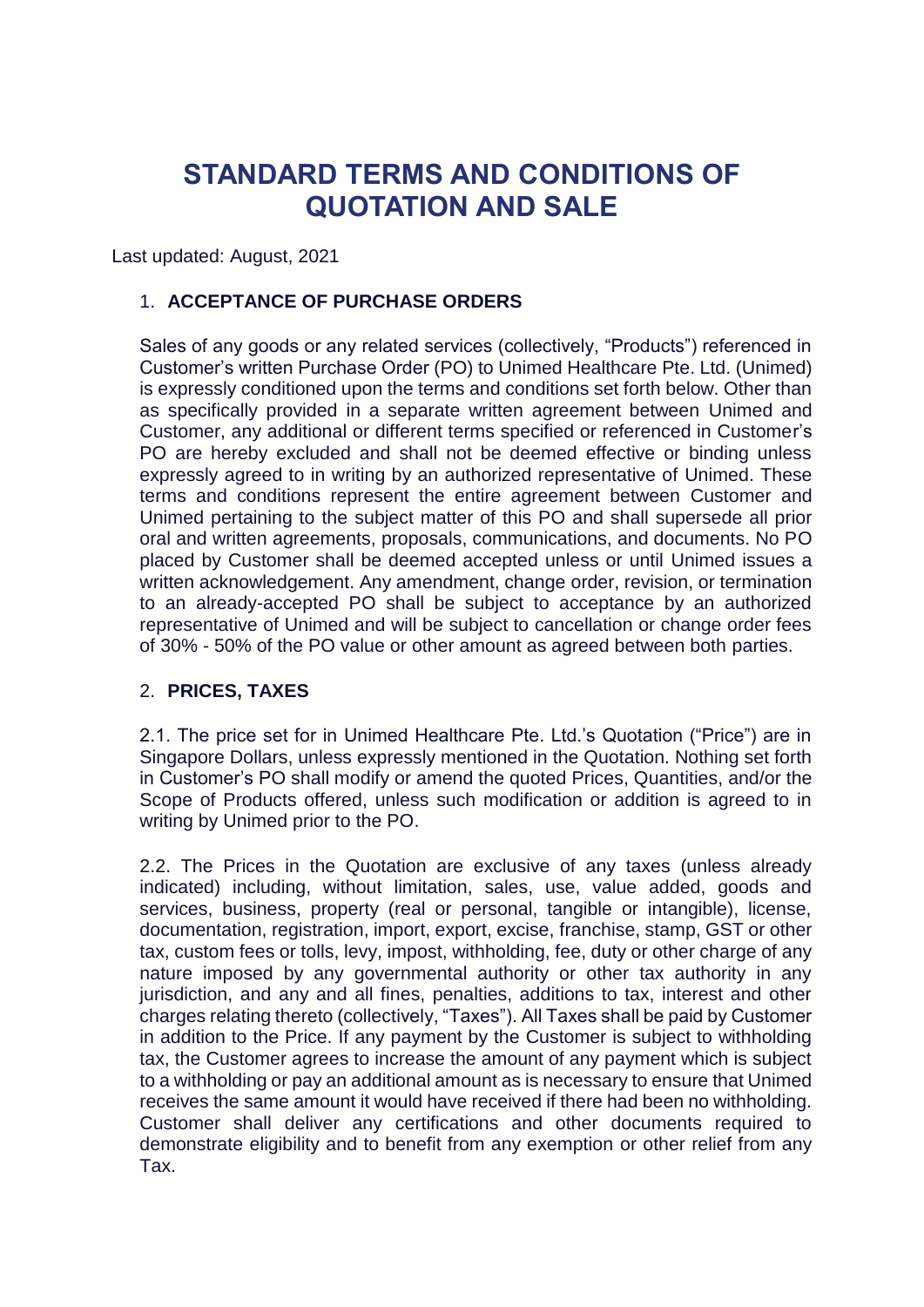2.3 Quotations that are endorsed and signed by Customer and returned to Unimed either in hardcopy or through electronic means such as scanned copies through Facsimile or e-mail, will be treated as confirmed orders with the same Terms and Conditions as an official PO.

# 3. **PACKAGING, SHIPPING**

3.1. Unimed shall pack all Products in accordance with its standard commercial practices. If Customer has any special shipping or handling requirements, Customer shall notify Unimed in a timely manner regarding any such special requirements, and Customer shall be responsible for any increase in cost to pack the Purchase Order.

3.2. The Price includes Local (Singapore) Delivery to Mainland Singapore with the exception of Sentosa and Jurong Island and any other outlying Islands. For Sentosa and Jurong Island and other outlying Islands, Unimed reserves the right to impose additional delivery charges.

3.3. Overseas deliveries are the sole responsibility of the Customer. Unimed's Quotations for Overseas Customers are understood to be Ex-Warehouse, unless otherwise stated or agreed in writing prior to shipping. Unimed shall notify Customer when the articles are available at Unimed's facility for pickup and Customer shall be responsible for arranging to have the articles picked up from Unimed's Warehouse. In the event Customer would like for Unimed to deliver the articles to a specified destination, the destination shall be clearly identified in the Purchase Order and Customer shall provide an account number that Unimed can use for the shipping costs.

3.4. In the absence of specific instructions, Unimed shall select the carrier and, at its discretion, may ship "collect", prepaid or subject to invoice payment terms, but shall not be deemed to have assumed any liability in connection with the shipment, nor shall the carrier be construed as an agent of Unimed.

# **4 DELIVERY, TITLE, AND RISK OF LOSS**

4.1. Unimed's quoted delivery schedule represents its best estimate and is based on current schedules and manufacturer's workload. Unimed shall have no liability for delay or any damages or losses sustained by Customer as a result of such estimate not being met. Partial deliveries shall be permitted.

4.2. Unless otherwise agreed to by Unimed in writing, delivery shall be deemed to have occurred at site for domestic shipments and Ex-Warehouse for international deliveries. If Unimed agrees in writing to ship other than Ex-Warehouse, Unimed shall invoice Customer for any and all extra costs incurred.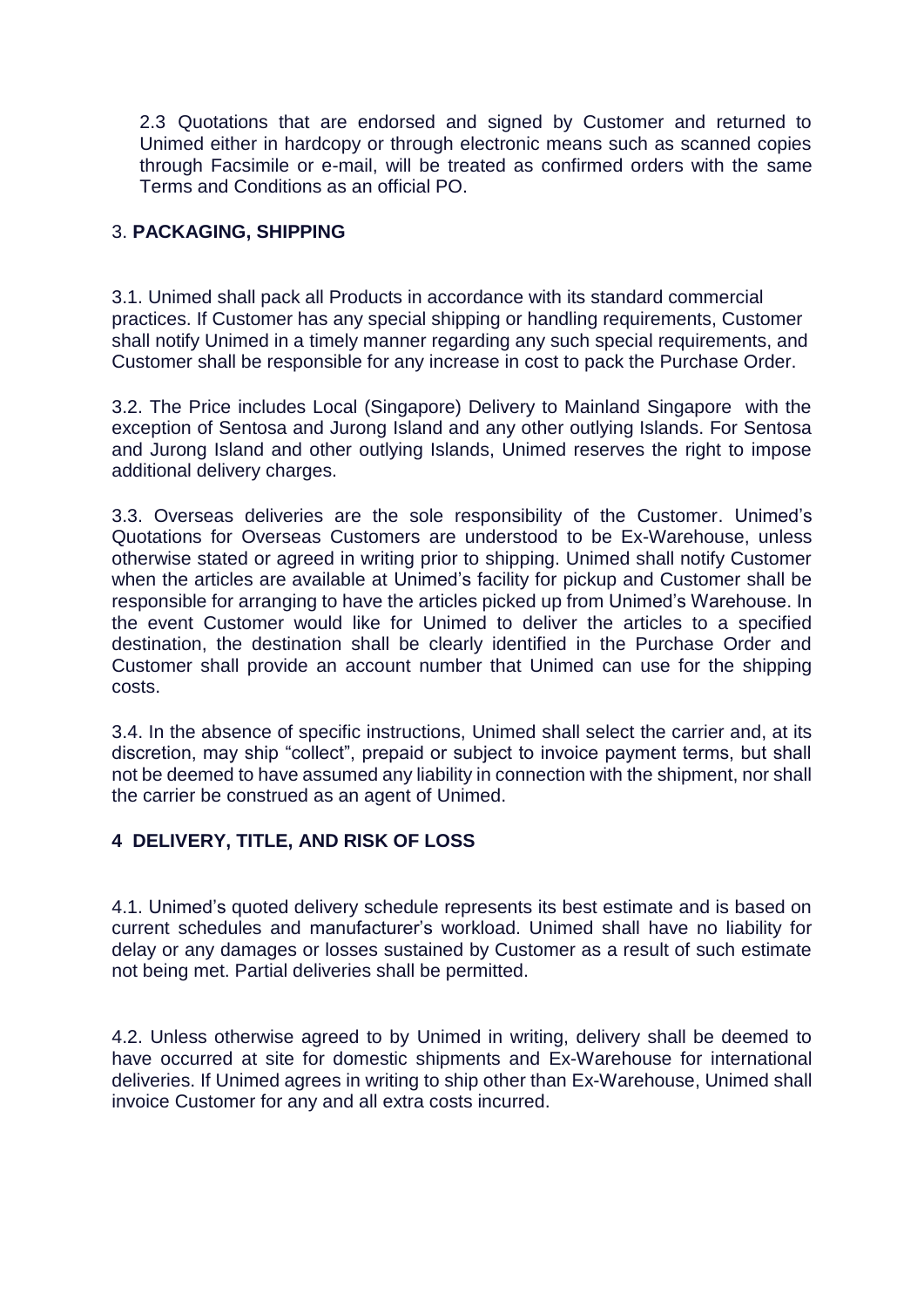4.3. Title and liability for loss or damage to the Products shall transfer from Unimed to Customer upon delivery of the Products at site for domestic shipments, or upon pick up from Unimed's Warehouse for international shipments.

### 5. **PAYMENT**

If Credit Terms are approved, Customer shall pay for all Products delivered or date services performed within 30 days from the date of Unimed's invoice. Payment shall be deemed to have been made when a Cheque is received by Unimed and cleared through Unimed's Bank or payment is received by an electronic transfer in Unimed's bank account. Unimed reserves the right to assess interest on any late payments from the date due until receipt of payment in full at the lesser of (a) one and one-half percent per month compounded monthly, or (b) the maximum rate permitted by law, and to charge Customer for any collection or litigation expenses, including reasonable attorney's fees incurred by Unimed in the collection of late payment. In addition to any remedies under law, Unimed may at its sole discretion suspend future deliveries or services until all delinquent payments due are received. Unimed may require an advance payment or milestone payments prior to beginning performance of the Purchase Order. Unimed may require Customer to obtain a letter of credit for international orders. All payments hereunder shall be paid without any deductions, setoff, or counter-claims including for any Taxes.

# 6. **FORCE MAJEURE AND EXCUSABLE DELAY**

6.1. Unimed shall not be liable for any damages of any kind for delay or nonperformance if such delay or non-performance is due directly or indirectly to:

(a) Customer, including omissions or failure to act on the part of Customer or its agents or employees;

(b) An Event of Force Majeure, defined herein as including acts of God, acts of public enemies, fires, floods or unusually severe weather conditions, strikes, lockouts, disputes with workmen or other hostilities, embargoes, wars, riots or civil disturbances, epidemics, pandemics or quarantine restrictions, delays or shortages of transportation, governmental action including the government's denial or failure to grant an export license or other needed government authorization;

(c) Causes beyond Unimed's reasonable control, including severe accidents at Unimed's site, unforeseen production or engineering delays or inability of Unimed or its vendors to secure adequate materials, manufacturing facilities or labor, or any other acts and causes not within the control of Unimed, which by the exercise of due diligence and reasonable effort, Unimed would not have been able to foresee, avoid or overcome.

6.2. Unimed shall notify Customer of any delay or non-performance due to an excusable delay or Event of Force Majeure as soon as practicable. If either such event should occur, Unimed's period of performance shall be extended for a period of time equal to the duration of either such event. If the excusable delay or Event of Force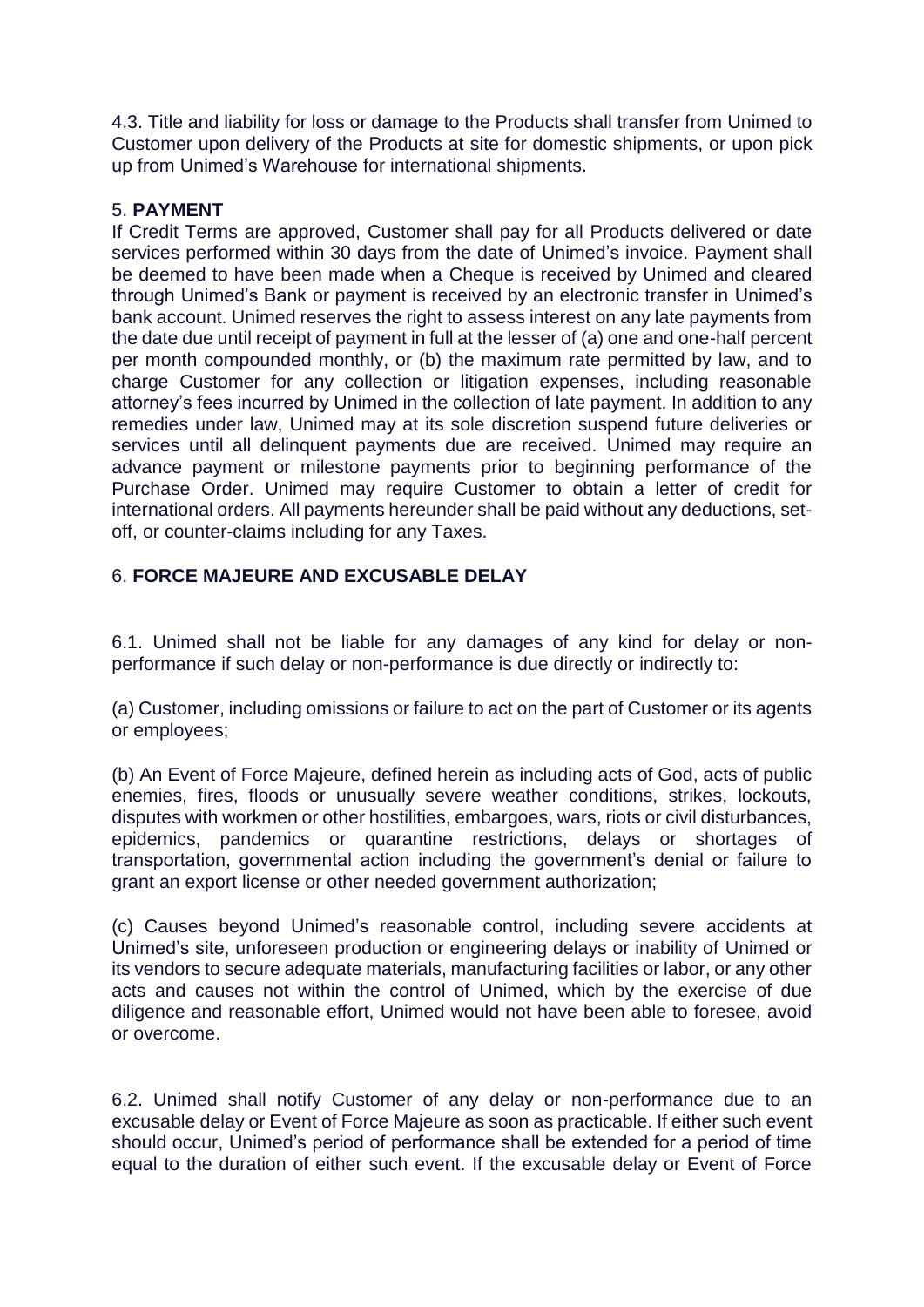Majeure extends more than six months, Unimed and Customer may mutually agree to terminate the Purchase Order or any portion thereof impacted by the excusable delay or Event of Force Majeure, and Customer shall promptly pay Unimed for any delivered Products or services performed, any works in process, any termination costs, including vendor settlement expenses, and a reasonable profit on the terminated Purchase Order or portion thereof that Unimed and Customer agreed to terminate.

# 7. **WARRANTY**

Subject to the terms and conditions set forth in Article 13, Limitation of Liability, Unimed warrants that the Products supplied by Unimed shall be free from defects, including latent defects, in material and workmanship under normal use and service when operated in accordance with Unimed's and / or Unimed's Vendors' operating instruction for twelve months from shipment for Products, and 90 days from delivery of non-warranty repairs. Unimed's obligation and Customer's sole remedy under the Warranty shall be limited to, at Unimed's option, the repair or replacement of the nonconforming warranted Product, or any part thereof. Notwithstanding the foregoing, the Warranty shall not apply to an Event of Force Majeure, wear and tear, or to defects arising from or connected with Customer's or any third party's (i) improper receipt, transport, handling, storage, maintenance, testing, installation, operation of the Product, or (ii) alteration, modification, maintenance, overhaul, repair, neglect, improper storage or foreign object damage of the Product. Unimed shall have no obligation to Customer for any failure, to the extent that it is aggravated by such continued use. The Warranty does not apply to consumable items such as tubes, containers, plastic ware, fuses, bulbs, reagents, chemicals and like items. Customer shall provide prompt written notice of the Product's failure within the Warranty period, and ensure the failed Product is properly packed, disinfected and / or sterilised and available to Unimed for return and / or collection.

# 8. **PROPRIETARY INFORMATION**

For the term of Customer's Purchase Order, Unimed and Customer, to the extent of their right to do so, may exchange proprietary and/or confidential information not generally known to the public ("Proprietary Information"), only to the extent and as reasonably required to perform its obligation hereunder. Any document marked "Confidential" or "Proprietary" and all copies made of any such document shall be returned by the receiving party ("Recipient") of Proprietary Information to the disclosing party ("Owner") upon completion of the purpose for which they were provided, or destroyed by Recipient at Owner's direction. Neither Unimed nor Customer shall be liable for any disclosure if the data: (a) is generally available to the public (or becomes so) without breach of by Recipient; (b) was available to Recipient on a non-confidential basis from a source that had the right to disclose such information; (c) was rightfully in the possession of Recipient prior to receipt from Owner; or (d) was independently developed without use of Owner's Confidential Information. No license to a party, under any trademark, patent, copyright, mask protection right or any other intellectual property right, is either granted or implied by the conveying of Proprietary Information to such party. No use of any of Unimed's and Unimed's Vendors' trademark, service mark, trade name, design, logo or other trade dress may be made without the prior written consent of Unimed. Any of Unimed's or Unimed's Vendors' mark or logo existing on the Product must not be altered or modified in any manner, combined with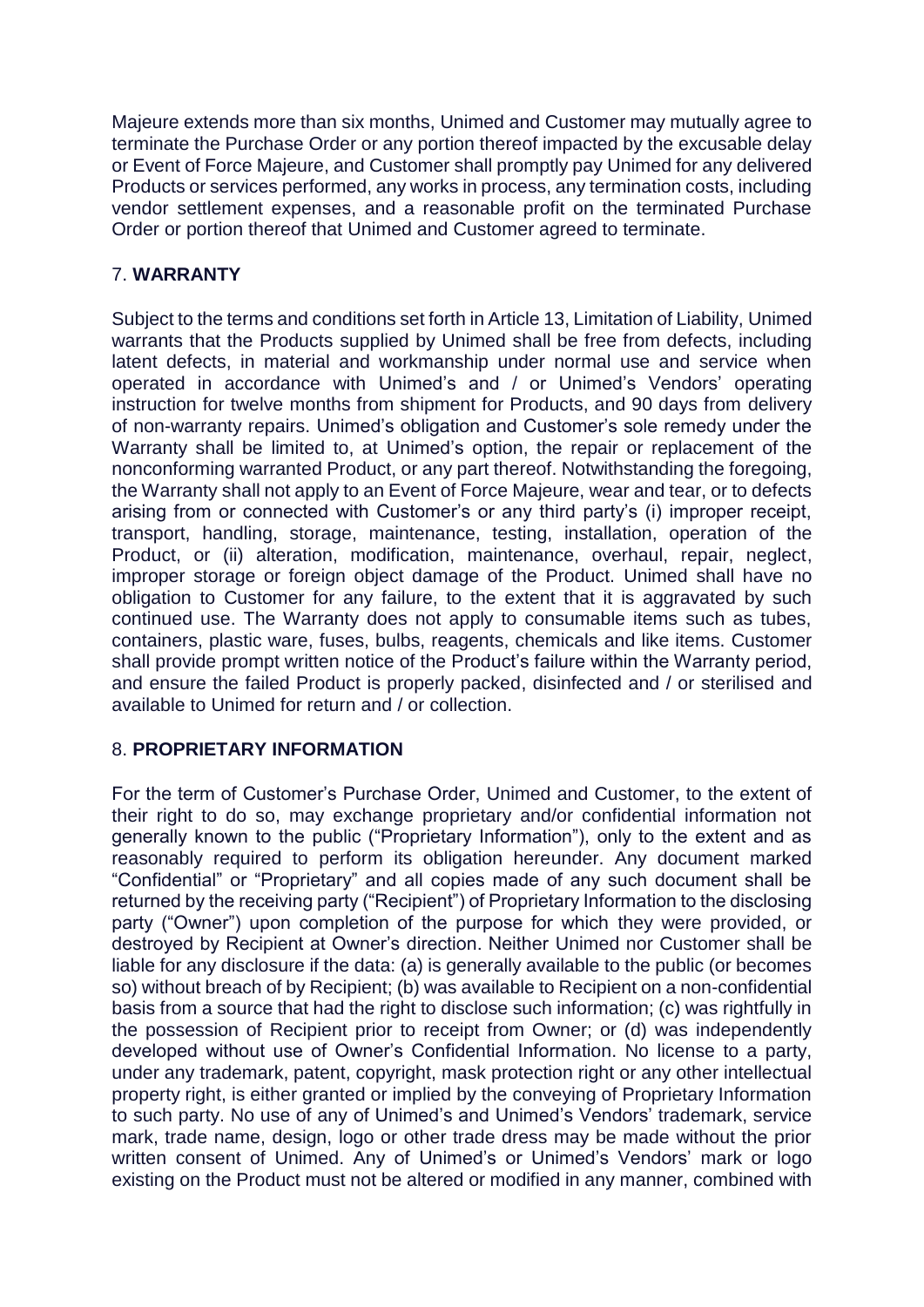other elements, or rearranged without the prior written consent of Unimed. None of the Proprietary Information which may be disclosed or exchanged by Owner shall constitute any representation, warranty, assurance, guarantee or inducement to Recipient of any kind and, in particular, regarding the non-infringement of trademarks, patents, copyrights or any intellectual property rights, or other rights of third persons other than the rights expressly granted herein. Customer agrees that it will not attempt, nor will it direct or employ others to attempt, to reverse engineer the Product, subassemblies and/or software that is developed, manufactured or sold and supplied by Unimed and it's Vendors. The ownership in all Proprietary Information disclosed Owner to the other pursuant to the Purchase Order shall remain with Owner unless otherwise stated in the Purchase Order. The confidentiality obligations herein shall survive for a period of five years after expiration of the Purchase Order.

# 9. **INTELLECTUAL PROPERTY RIGHTS**

9.1. Unimed and it's Suppliers do not grant (unless expressly agreed in writing) to Customer, any license to use or copy any software program embedded in the Product for use as part of the Product ("License"). Notwithstanding the foregoing, (a) Customer shall not attempt to decompile, reverse engineer, or disassemble the object code, or in any other way convert the object code into a human-readable form; (b) Customer shall not manufacture, sell, deliver or in any way provide any products containing the object code; (c) Customer shall not use the object code to create derivative or competing products of any kind; or (d) Customer shall not transfer the object code to a third party for any reason without prior written consent of Unimed, which may be withhold at Unimed's sole and reasonable discretion, and only then subject to Customer executing a sub-license agreement with the same terms and conditions herein and providing Unimed the sub-license agreement executed by the transferee. Any transfer must be in full compliance with Singapore Laws and may require additional further agreements with Unimed's Suppliers / Vendors. Any export licenses or other authorizations to be obtained by Customer and/or Unimed will be the responsibility of the Customer. Other than the License, Unimed and / or its Suppliers / Vendors are not granting any other rights to its intellectual property, patents, trademarks, software, or proprietary data, other that the right of Customer to use the Product for its intended purposes. Unimed's Suppliers/ Vendors are direct and intended beneficiaries of this License and may enforce it directly against Customer.

9.2. THIS ARTICLE SETS FORTH UNIMED'S ENTIRE LIABILITY, AND CUSTOMER'S SOLE AND EXCLUSIVE REMEDY, WITH RESPECT TO ANY INFRINGEMENT OF ANY INTELLECTUAL PROPERTY RIGHTS OF ANY THIRD PARTY. The indemnities are conditional on Customer giving Unimed prompt written notice of any claims being made against Customer, Customer not making any admission which might be prejudicial to the defense of such claim, Unimed having full and sole authority at Unimed's own expense to assume the defence of the claim, and Customer providing reasonable assistance for defence of any claim.

#### 10. **EXPORT COMPLIANCE**

The Products, including any associated technology, are controlled under the Export Laws and Regulations of the Singapore Government, including but not limited to Export Administration Regulations and the International Traffic in Arms Regulations. Should Unimed require any Proof of Use or Proof of Sale, Customer shall be obligated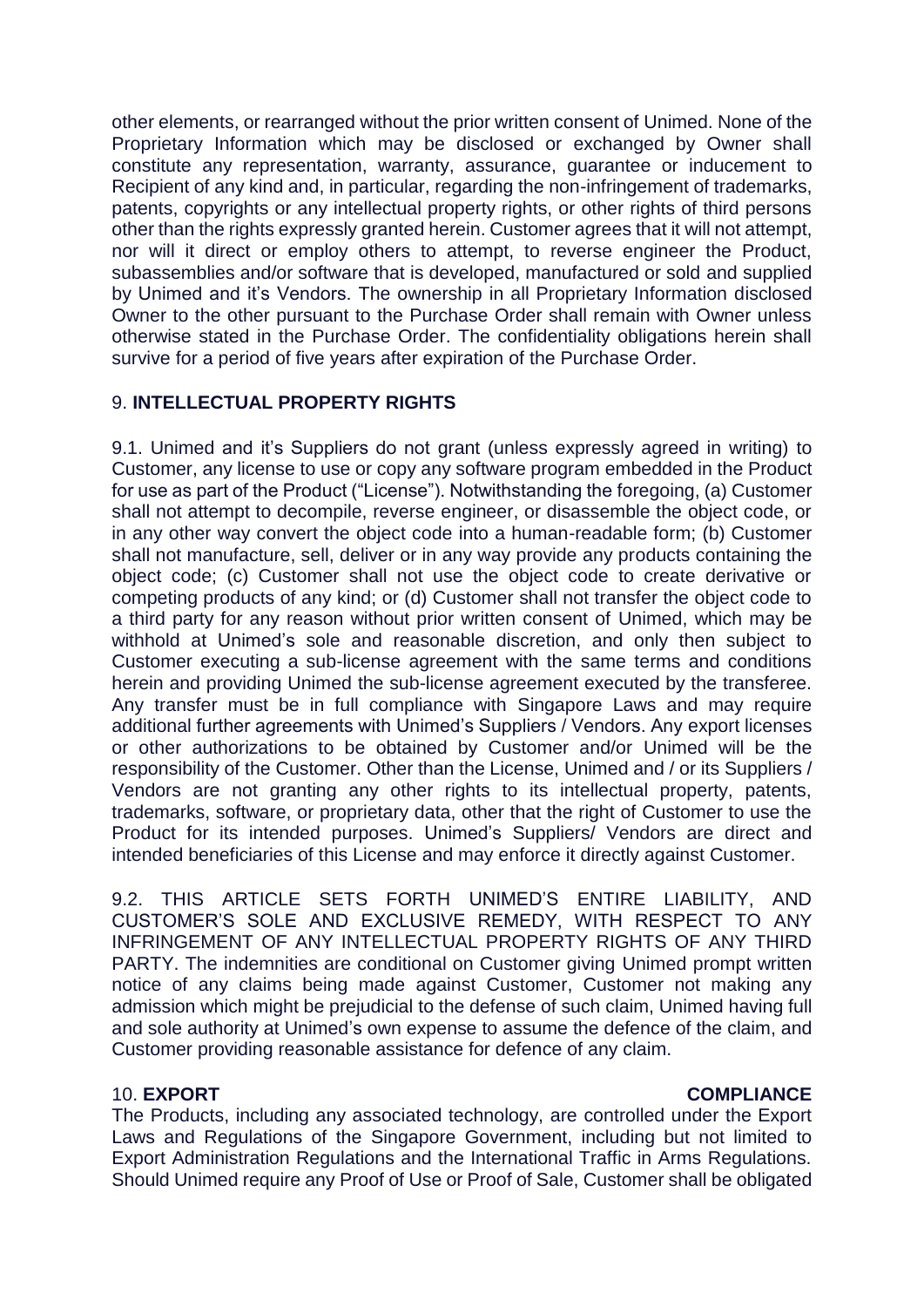to provide evidence that the product was used in the manner it was intended and as stated in the Instructions for Use, as well as location and territory as was expected. If the Purchase Order requires the delivery of Product and/or Performance of Services outside of Singapore, the Purchase Order shall be subject to Singapore Government approvals and regulations for providing such products and / or services. In the event the Singapore Government fails to grant or delays the granting of any license or approval for delivery of the products and / or performance of the services, the delay or non performance of the Purchase Order shall be considered an Event of Force Majeure.

#### 11. **GOVERNING LAW**

These Terms and Conditions and any action related hereto shall be governed, controlled, interpreted and defined by and under the laws of the Government of Singapore.

### 12. **DISPUTES**

In the event of any dispute arising out of or in connection with these Terms and Conditions, such dispute shall be settled under the Rules of Arbitration of the Singapore International Arbitration Centre (SIAC). The place of arbitration shall be in Singapore. The language of the arbitration shall be English. The arbitral award shall be final and binding upon the Parties.

#### 13. **LIMITATION OF LIABILITY**

NOTWITHSTANDING ANYTHING HEREIN TO THE CONTRARY, AND REGARDLESS OF THE NUMBER OF CLAIMS OR THE FORM OR CAUSE OF ACTION, WHETHER IN CONTRACT, EQUITY, STATUTE, TORT, NEGLIGENCE (ACTIVE OR PASSIVE) OR OTHERWISE, UNIMED SHALL NOT BE LIABLE FOR ANY SPECIAL, INDIRECT, INCIDENTAL, PUNITIVE, EXEMPLARY, OR CONSEQEUENTIAL DAMAGES OF ANY KIND, AND SHALL NOT BE LIABLE TO CUSTOMER FOR LOSSES OF USE, DATA, PROFIT, REVENUE, INCOME, BUSINESS, ANTICIPATED SAVINGS, REPUTATION, AND MORE GENERALLY, ANY LOSSES OF AN ECONOMIC OR FINANCIAL NATURE, REGARDLESS OF WHETHER SUCH LOSSES MAY BE DEEMED AS CONSEQUENTIAL OR ARISING DIRECTLY AND NATURALLY FROM THE INCIDENT GIVING RISE TO THE CLAIM, AND REGARDLESS OF WHETHER SUCH LOSSES ARE FORESEEABLE OR WHETHER A PARTY HAS BEEN ADVISED OF THE POSSIBILITY OF SUCH LOSSES. UNIMED'S TOTAL AGGREGATE LIABILITY ARISING OUT OF OR IN CONNECTION WITH A PURCHASE ORDER SHALL IN NO EVENT EXCEED ACTUAL, DIRECT, AND PROVEN DAMAGES OF THE PRICE OF THE PRODUCT DIRECTLY PURCHASED BY THE CUSTOMER UNDER THE PURCHASE ORDER GIVING RISE TO THE CLAIM. THIS LIMITATION OF LIABILITY SHALL APPLY NOTWITHSTANDING ANY FAILURE OF THE ESSENTIAL PURPOSE OF ANY LIMITED OR EXCLUSIVE REMEDY. TO THE EXTENT THESE TERMS AND CONDITIONS CONTAIN ANY SPECIFIC REMEDIES PROVIDED BY UNIMED TO CUSTOMER, REGARDLESS OF FORM, SUCH REMEDIES SHALL BE PROVIDED BY UNIMED ON A SOLE AND EXCLUSIVE BASIS AND IN LIEU OF ANY OTHER REMEDIES, DAMAGES, OR LOSSES.

### 14. **INSURANCE**

Unimed and Customer shall each carry insurance coverage in types and amounts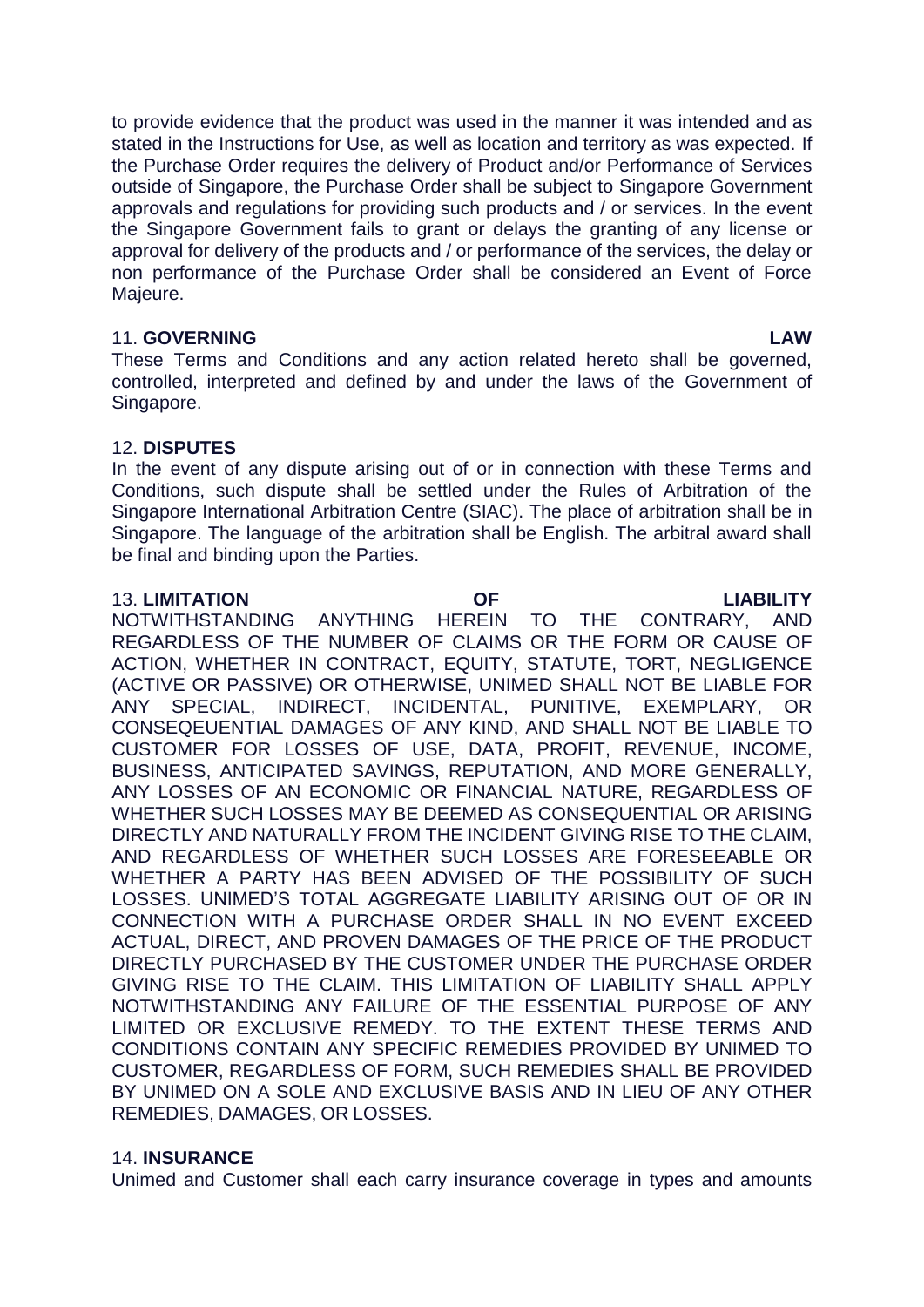adequate to protect against any losses, damages, liabilities or expenses that may reasonable be expected to be incurred under a Purchase Order, and both shall keep such insurance coverage in effect until the conclusion of the Purchase Order.

### 15. **MODIFICATION**

Any modification of these Terms and Conditions shall be valid only if it is in writing and signed by the authorized representatives of both Unimed and Customer.

#### 16. **ASSIGNMENT**

Neither Party may assign or delegate a Purchase Order or any of its rights, duties or obligations regarding a Purchase Order to any other party without the prior written consent of the other party. Any attempt by either party to assign or delegate any of its rights, duties or obligations regarding a Purchase Order without such consent shall be void and of no effect. Notwithstanding the foregoing, Unimed shall be permitted to subcontract its rights, duties or obligations regarding a Purchase Order to another division, affiliate, sub-contractor of Unimed and shall have the right to assign a Purchase Order to any successor by way of merger or consolidation or the acquisition of substantially all of the entire assets of Unimed relating to the subject matter of the Purchase Order; provided, however, that such successor shall assume all of the obligations of Unimed under the Purchase Order. Nothing in this provision is intended to preclude Unimed from awarding routine subcontracts or purchase orders to vendors or other suppliers.

### 17. **AUDIT**

Notwithstanding anything set forth herein to the contrary, Customer shall not be allowed or have the right to audit or examine Unimed's books and records.

## 18. **NO THIRD PARTY BENEFICIARIES**

Except as expressly provided herein, these Terms and Conditions are for the sole and exclusive benefit of the Parties hereto and their respective successors and permitted assigns, and nothing herein, express or implied, is intended to or shall confer upon any other person or entity any legal or equitable right, benefit or remedy of any nature whatsoever.

#### 19. **WAIVER**

If either party, at its option, agrees to waive any of these Terms and Conditions, then such waiver shall not for any purpose be construed as a waiver of any succeeding breach of the same or of any other of these Terms and Conditions; nor shall such a waiver be deemed as a course of conduct.

#### 20. **SEVERABILITY**

If any of these Terms and Conditions are at any time held to be invalid or unenforceable, then such term or condition shall be construed as severable and shall not in any way render invalid or unenforceable the remainder of these Terms and Conditions, which shall remain in full force and effect.

#### 21. **PUBLIC DISCLOSURE**

Except as required to obtain necessary licenses or governmental approvals, neither party shall issue any news releases, artic les, brochures, advertisements, or other